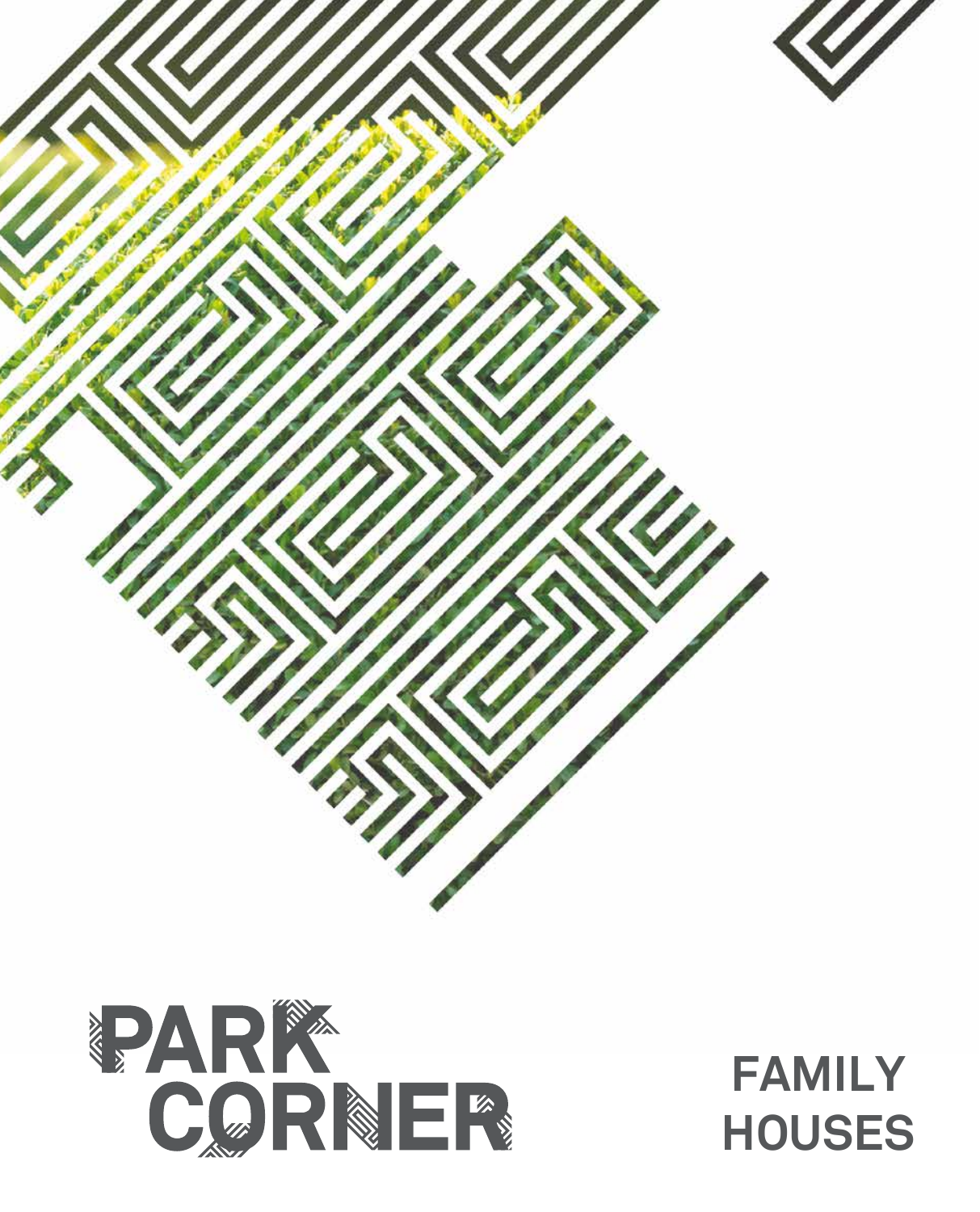# MASTERPLAN PARK CORNER

## **Find your inner peace in a constantly changing world…**

Hyde Park has made its home across 6 million square metres in the heart of vibrant New Cairo, flaunting not just its size of acreage, but rather the quality of spaces, designs, landscape and facilities. As one of the largest mixed-use developments in East Cairo, Hyde Park redefines modern-day living standards and introduces new concepts of integrated communities that are nestled within Mother Nature.

Strategically located in the most thriving location in New Cairo, Hyde Park overlooks, both, Road 90 and the New Ring Road. AUC is just around the corner and Cairo International Airport is a short 20-minute drive away. The development is within proximity of the city's bustling streets, yet retains an aura of tranquillity for its homeowners to retire to at the end of the day.

The visionary layout integrates constructions with 377 hectares of mixed-use areas; prestigious communities are beautifully connected by pathways, tunnels and bridges within a picturesque network of panoramic vistas that flow excessively from the Central Park.

Hyde Park's designated and differentiated residential zones are enclosed within serene landscapes, rich garden pockets and 7 kilometres of walking, jogging and cycling trails, all of which aim to provide a diverse range of park and landscape experiences **.**

## **Welcome to Park Corner**

The newly urbanised Park Corner zone comes to life in the south-eastern corner of Hyde Park's exclusive development. Reflecting the newly upgraded master plan, Park Corner spans across 234,819m2 and inherits its exquisite beauty and temperament from Hyde Park, yet maintains its own practical and charming spirit that attracts today's modern families.





The neighbourhood is within proximity to Hyde Park's medical centre and nursery, and the retail complex, office park and hotel are also located minutes away. Park Corner includes a private clubhouse for its homeowners, featuring a swimming pool, a designated kids play area, and mixed-use spaces for social gatherings and events.

Park Corner is a true epitome of comfortable, sentimental living; one that tells and revives a colourful story of how people once grew up in welcoming communities

Park Corner embraces a diverse mix of house types that come in different sizes, designs and layouts: from apartments and duplexes to twin houses, townhouses, family houses and standalone villas. All residential areas feature smart spaces with scenic backdrops and modern architecture that meet the needs of presentday living.

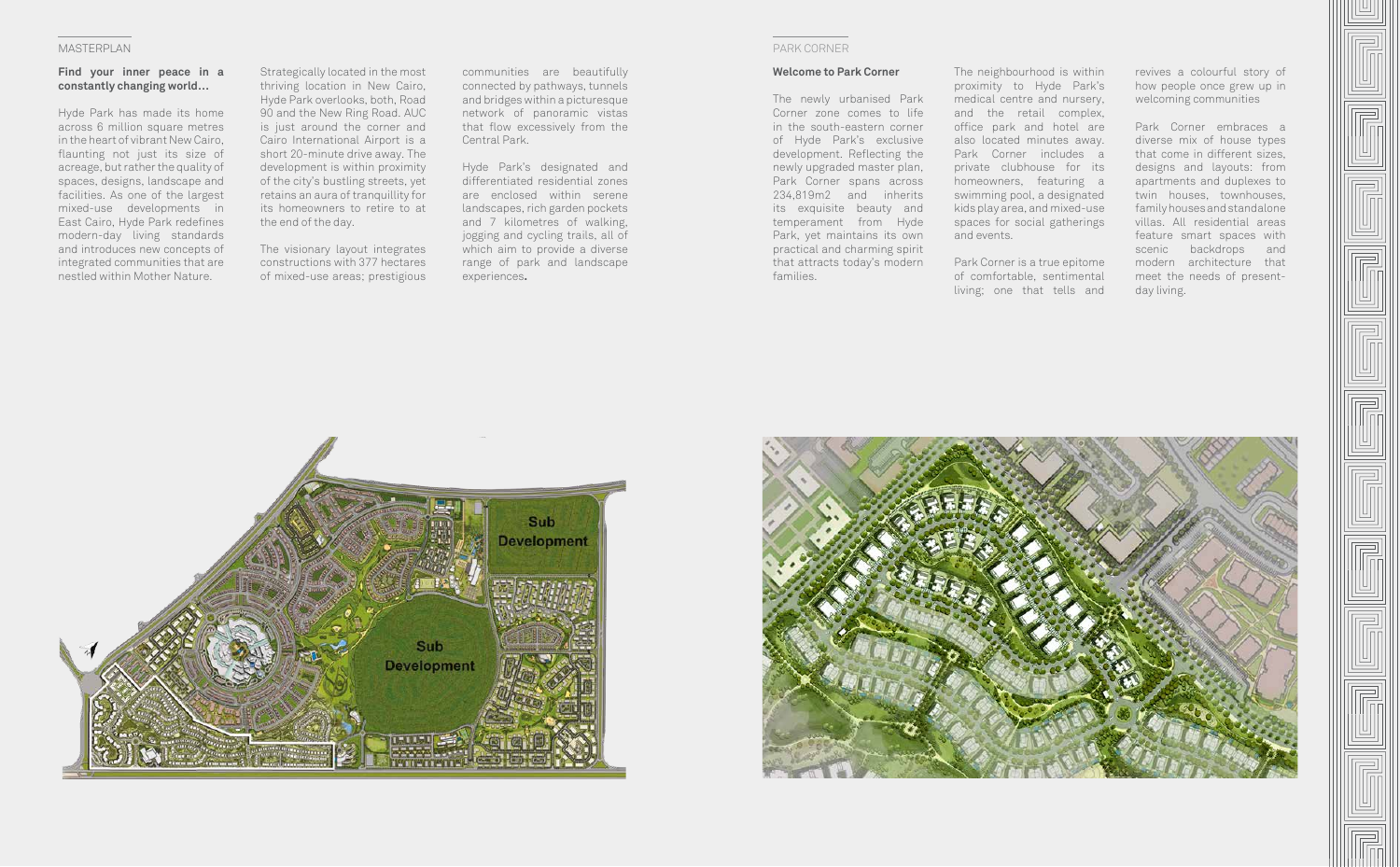# **Park Corner Family Houses… The avant-garde home of extravagance and privacy…**

The multigenerational family homes feature the extravagance and seclusion of a villa, while bringing the whole family together under one roof. The limited number of exclusive, stand-alone family houses are situated amidst the villas and offer scenic views of lush, far-reaching green landscapes.

With 3 distinctive apartments designed to serve every generation in the family, Park Corner's family houses will be your future home that not only reflects you, but also rises above your imaginings and expectations. Contemporary in architectural style and essence, Park Corner's family houses offer a complete sense of privacy and serenity, with wide streets, beautiful pathways, and sweeping foliage separating each unit from the next.



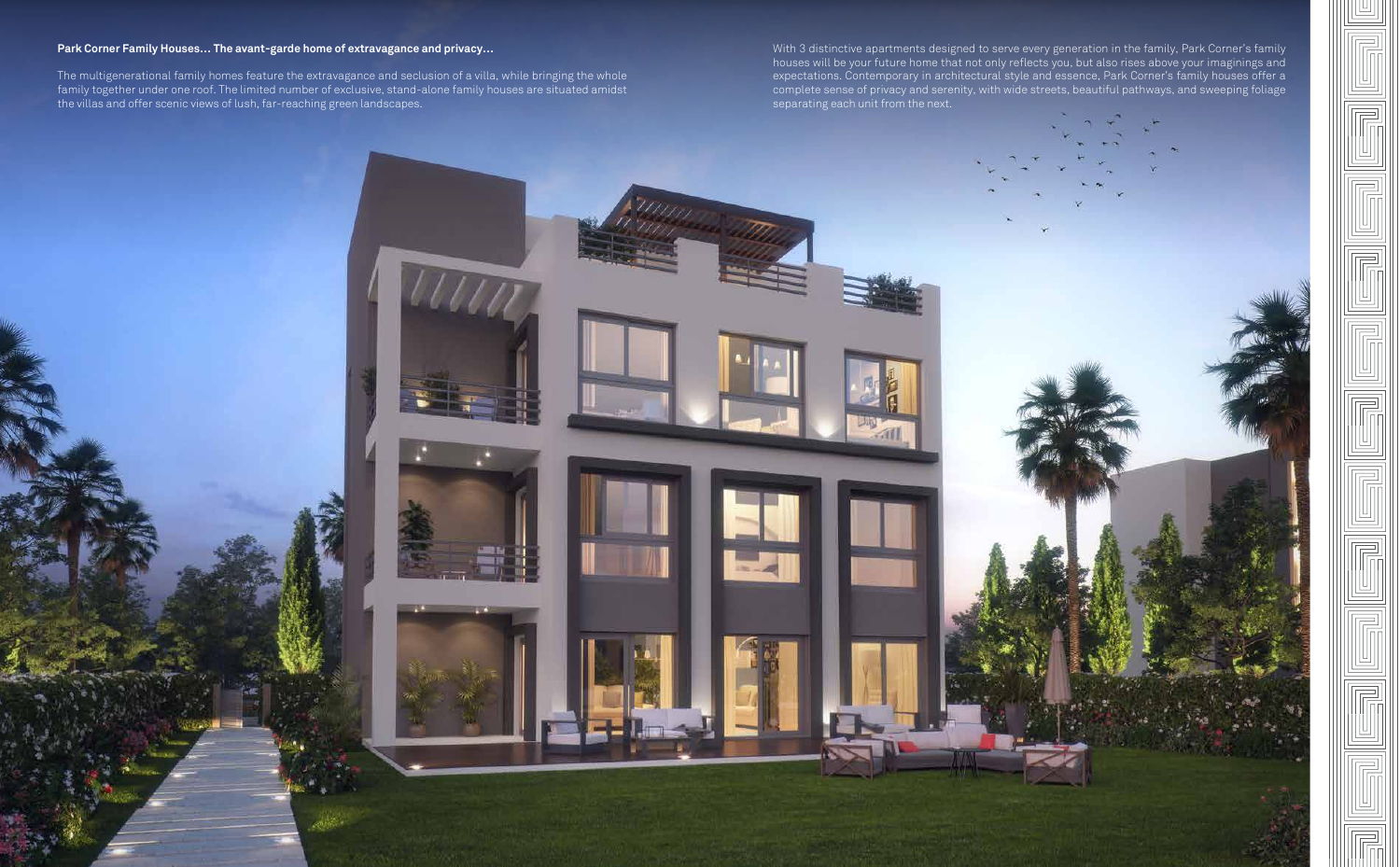**GROUND FLOOR** I **FAMILY HOUSES** TOTAL BUILD UP AREA: 675 M<sup>2</sup> GROUND FLOOR AREA: 210 M<sup>2</sup>





#### DISCLAIMER:

All renders and visual materials are for illustrative purpose only. Actual areas may vary from the stated figures. All dimensions are measured to structural elements. HPD reserves the right to make minor modifications without prior notice. Unit floor plan might be mirrored according to its location in the



layout.

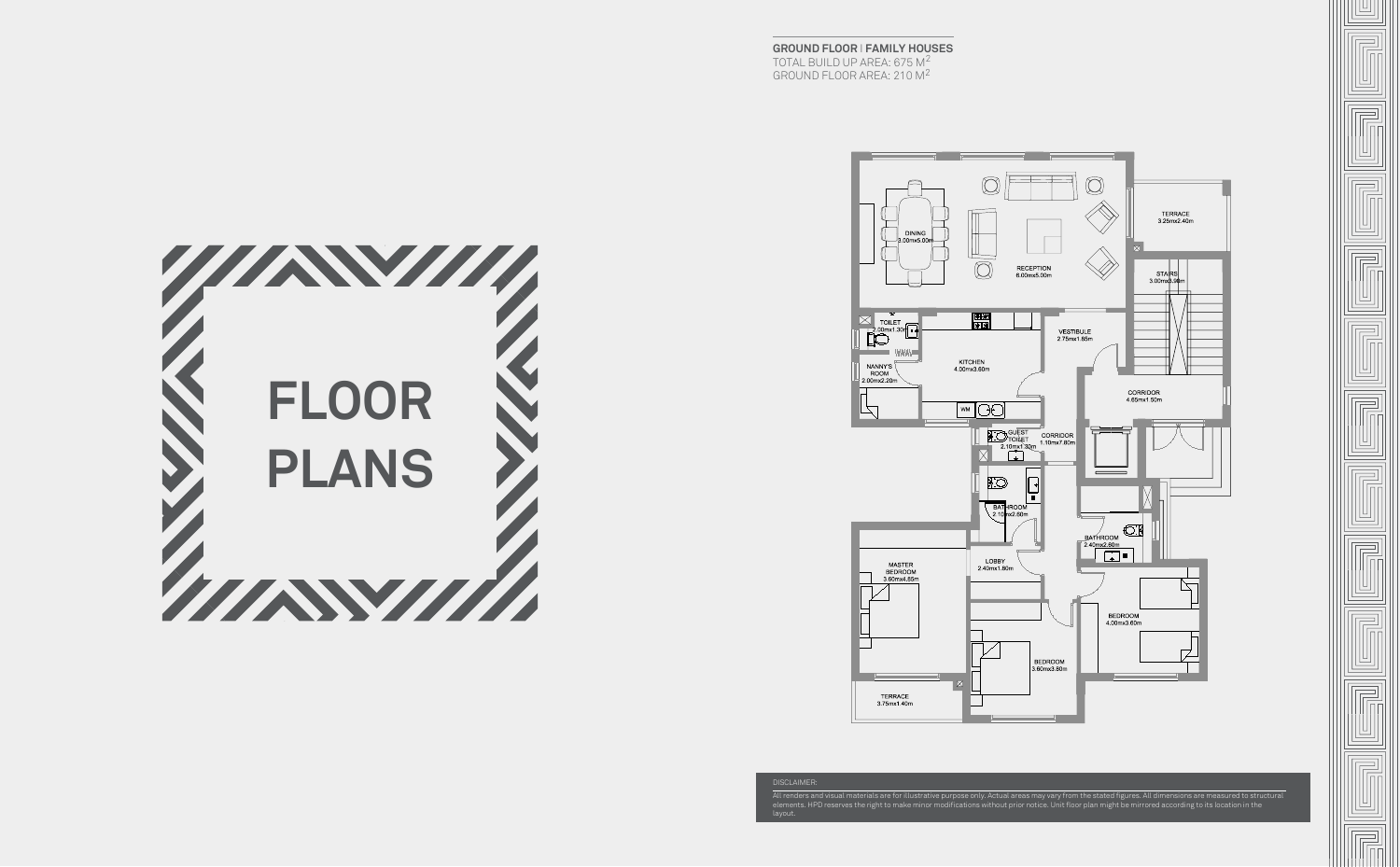**ROOF FLOOR** I **FAMILY HOUSES** TOTAL BUILD UP AREA: 675 M<sup>2</sup> ROOF FLOOR AREA: 45 M<sup>2</sup> ROOF TERRACE: 132 M<sup>2</sup>







### DISCLAIMER:

All renders and visual materials are for illustrative purpose only. Actual areas may vary from the stated figures. All dimensions are measured to structural elements. HPD reserves the right to make minor modifications without prior notice. Unit floor plan might be mirrored according to its location in the

 $\underline{\mathbb{H}}$  $\overline{\mathbb{R}}$  $\Box$  $\overline{\overline{\mathbb{R}}}$  $\underline{\mathbb{H}}$  $\begin{tabular}{|c|c|} \hline \quad \quad & \quad \quad & \quad \quad \\ \hline \quad \quad & \quad \quad & \quad \quad \\ \hline \quad \quad & \quad \quad & \quad \quad \\ \hline \quad \quad & \quad \quad & \quad \quad \\ \hline \quad \quad & \quad \quad & \quad \quad \\ \hline \quad \quad & \quad \quad & \quad \quad \\ \hline \quad \quad & \quad \quad & \quad \quad \\ \hline \quad \quad & \quad \quad & \quad \quad \\ \hline \quad \quad & \quad \quad & \quad \quad \\ \hline \quad \quad & \quad \quad & \quad \quad \\ \hline \quad \quad & \quad \quad & \quad \quad \\ \hline \quad \quad & \quad$  $\boxed{\Box}$  $\begin{tabular}{|c|c|} \hline \quad \quad & \quad \quad & \quad \quad \\ \hline \quad \quad & \quad \quad & \quad \quad \\ \hline \quad \quad & \quad \quad & \quad \quad \\ \hline \quad \quad & \quad \quad & \quad \quad \\ \hline \quad \quad & \quad \quad & \quad \quad \\ \hline \quad \quad & \quad \quad & \quad \quad \\ \hline \quad \quad & \quad \quad & \quad \quad \\ \hline \quad \quad & \quad \quad & \quad \quad \\ \hline \quad \quad & \quad \quad & \quad \quad \\ \hline \quad \quad & \quad \quad & \quad \quad \\ \hline \quad \quad & \quad \quad & \quad \quad \\ \hline \quad \quad & \quad$  $\mathbb{\underline{[}}$  $\begin{tabular}{|c|c|} \hline \quad \quad & \quad \quad & \quad \quad \\ \hline \quad \quad & \quad \quad & \quad \quad \\ \hline \quad \quad & \quad \quad & \quad \quad \\ \hline \quad \quad & \quad \quad & \quad \quad \\ \hline \quad \quad & \quad \quad & \quad \quad \\ \hline \quad \quad & \quad \quad & \quad \quad \\ \hline \quad \quad & \quad \quad & \quad \quad \\ \hline \quad \quad & \quad \quad & \quad \quad \\ \hline \quad \quad & \quad \quad & \quad \quad \\ \hline \quad \quad & \quad \quad & \quad \quad \\ \hline \quad \quad & \quad \quad & \quad \quad \\ \hline \quad \quad & \quad$  $\mathbb{\underline{H}}$  $\begin{tabular}{|c|c|} \hline \quad \quad & \quad \quad & \quad \quad \\ \hline \quad \quad & \quad \quad & \quad \quad \\ \hline \quad \quad & \quad \quad & \quad \quad \\ \hline \quad \quad & \quad \quad & \quad \quad \\ \hline \quad \quad & \quad \quad & \quad \quad \\ \hline \quad \quad & \quad \quad & \quad \quad \\ \hline \quad \quad & \quad \quad & \quad \quad \\ \hline \quad \quad & \quad \quad & \quad \quad \\ \hline \quad \quad & \quad \quad & \quad \quad \\ \hline \quad \quad & \quad \quad & \quad \quad \\ \hline \quad \quad & \quad \quad & \quad \quad \\ \hline \quad \quad & \quad$  $\mathbb{\underline{L}}$  $\begin{tabular}{|c|c|} \hline \quad \quad & \quad \quad & \quad \quad \\ \hline \quad \quad & \quad \quad & \quad \quad \\ \hline \quad \quad & \quad \quad & \quad \quad \\ \hline \quad \quad & \quad \quad & \quad \quad \\ \hline \quad \quad & \quad \quad & \quad \quad \\ \hline \quad \quad & \quad \quad & \quad \quad \\ \hline \quad \quad & \quad \quad & \quad \quad \\ \hline \quad \quad & \quad \quad & \quad \quad \\ \hline \quad \quad & \quad \quad & \quad \quad \\ \hline \quad \quad & \quad \quad & \quad \quad \\ \hline \quad \quad & \quad \quad & \quad \quad \\ \hline \quad \quad & \quad$  $\mathbb{L}$  $\begin{tabular}{|c|c|} \hline \quad \quad & \quad \quad & \quad \quad \\ \hline \quad \quad & \quad \quad & \quad \quad \\ \hline \quad \quad & \quad \quad & \quad \quad \\ \hline \quad \quad & \quad \quad & \quad \quad \\ \hline \quad \quad & \quad \quad & \quad \quad \\ \hline \quad \quad & \quad \quad & \quad \quad \\ \hline \quad \quad & \quad \quad & \quad \quad \\ \hline \quad \quad & \quad \quad & \quad \quad \\ \hline \quad \quad & \quad \quad & \quad \quad \\ \hline \quad \quad & \quad \quad & \quad \quad \\ \hline \quad \quad & \quad \quad & \quad \quad \\ \hline \quad \quad & \quad$  $\boxed{\underline{\boxplus}}$  $\overline{\overline{\mathbb{R}}}$  $\boxed{\underline{\boxplus}}$  $\overline{\overline{\mathbb{R}}}$  $\begin{tabular}{|c|c|} \hline \quad \quad & \quad \quad & \quad \quad \\ \hline \quad \quad & \quad \quad & \quad \quad \\ \hline \end{tabular}$ 

layout.

DISCLAIMER:

All renders and visual materials are for illustrative purpose only. Actual areas may vary from the stated figures. All dimensions are measured to structural elements. HPD reserves the right to make minor modifications without prior notice. Unit floor plan might be mirrored according to its location in the layout.